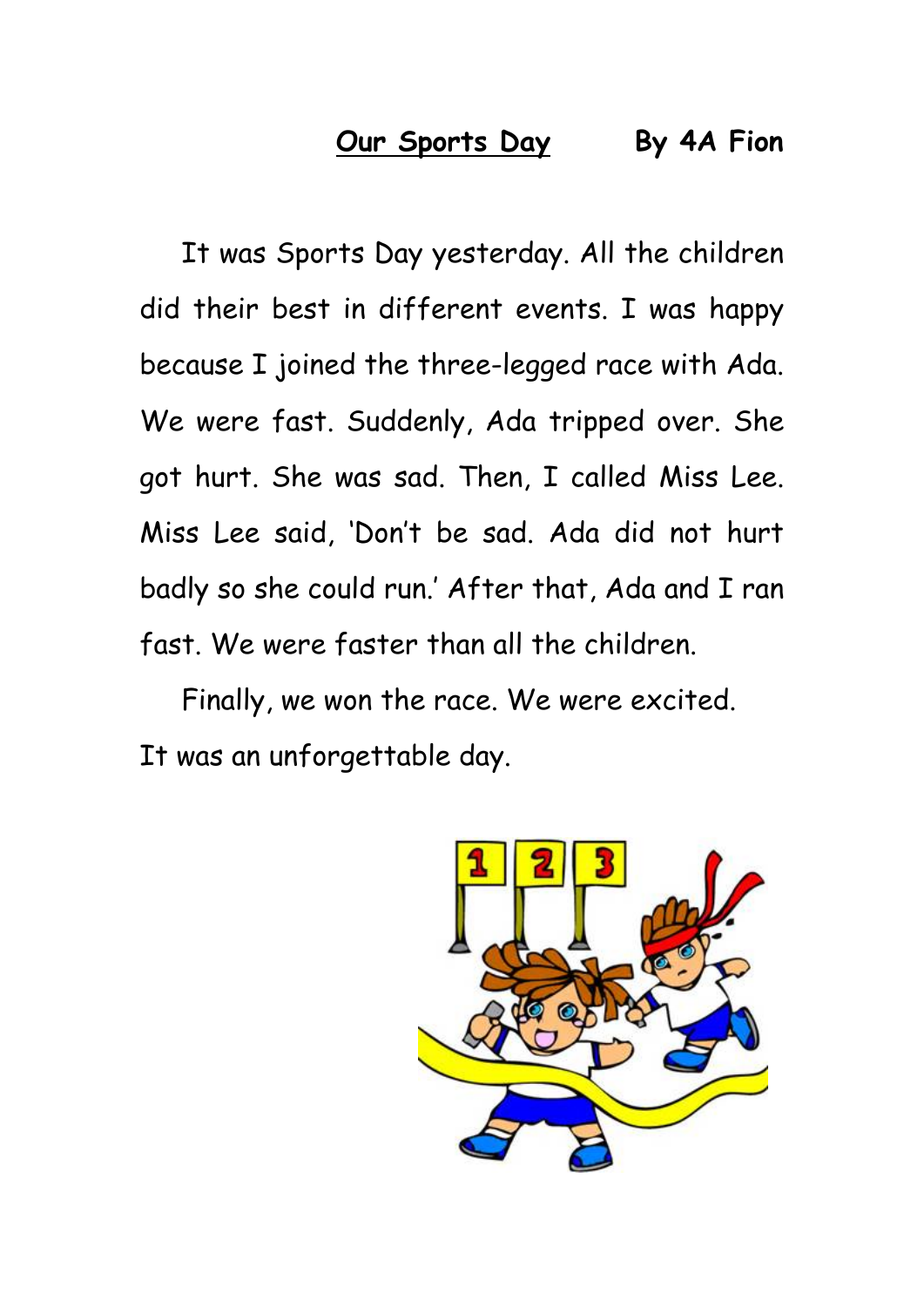It was Sports Day yesterday. Everyone did their best in different events. It was a special day. Sam got up at seven o'clock. He did not have breakfast because he was late.

He raced to the bus stop and took a bus to the sports ground. He felt hungry. After that, he joined the 100m race. He couldn't run fast.

Finally, he lost the race because he was weak and hungry. He felt very disappointed.

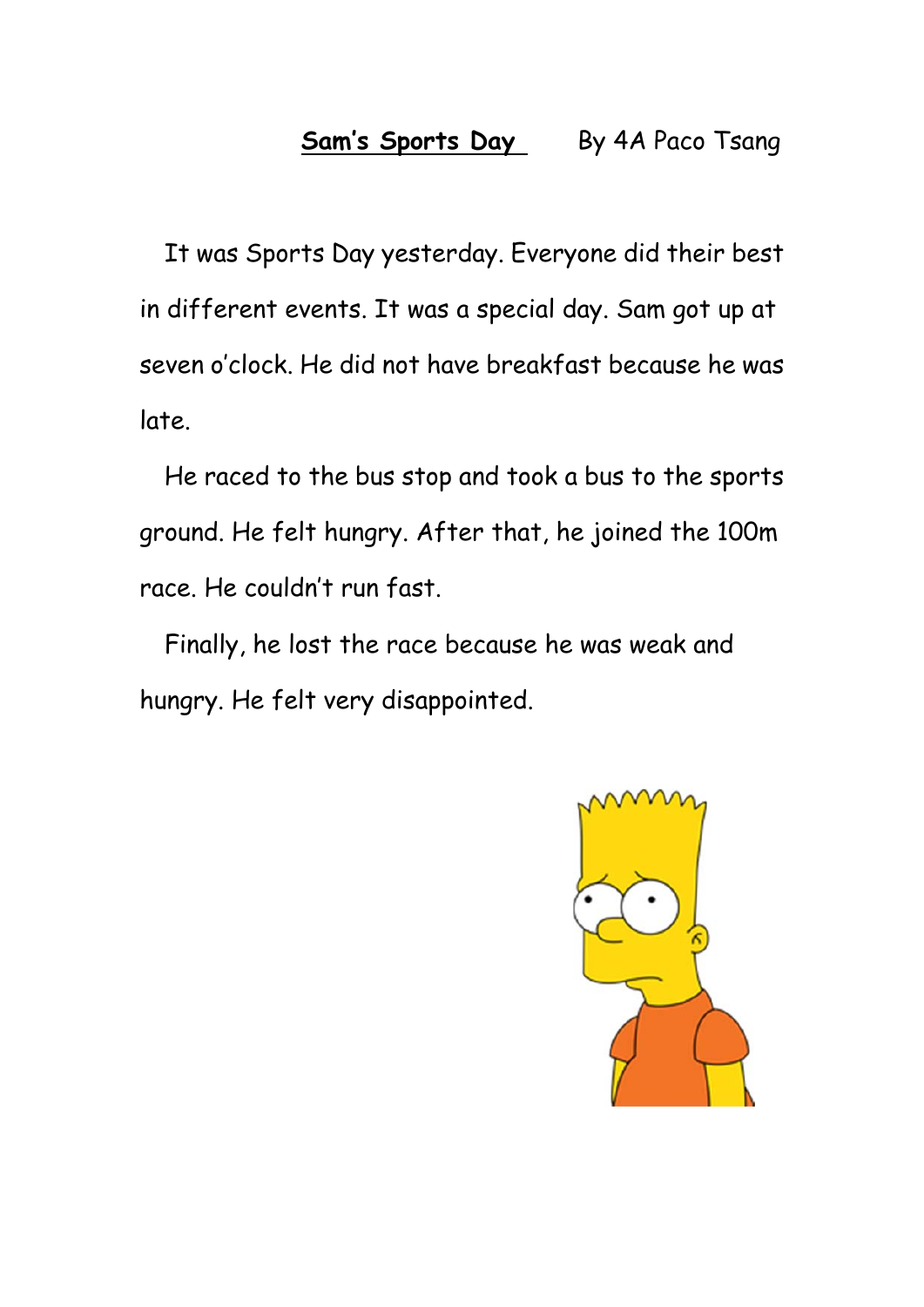Today is Sam's Sports Day. Ha had to get up at seven but he woke up at eight. He was late so he did not have breakfast and raced to the bus stop.

On the Sports Ground, he was hungry. He wanted to eat something. After that, he joined the 100m race. The schoolmates ran very fast. He was very weak so he lost the race.

Then, he told Miss Lee that he needed some food. Miss Lee gave him an egg. Then, he joined the long jump event. He did very well so he got a gold medal. He thanked Miss Lee. It was a wonderful day.

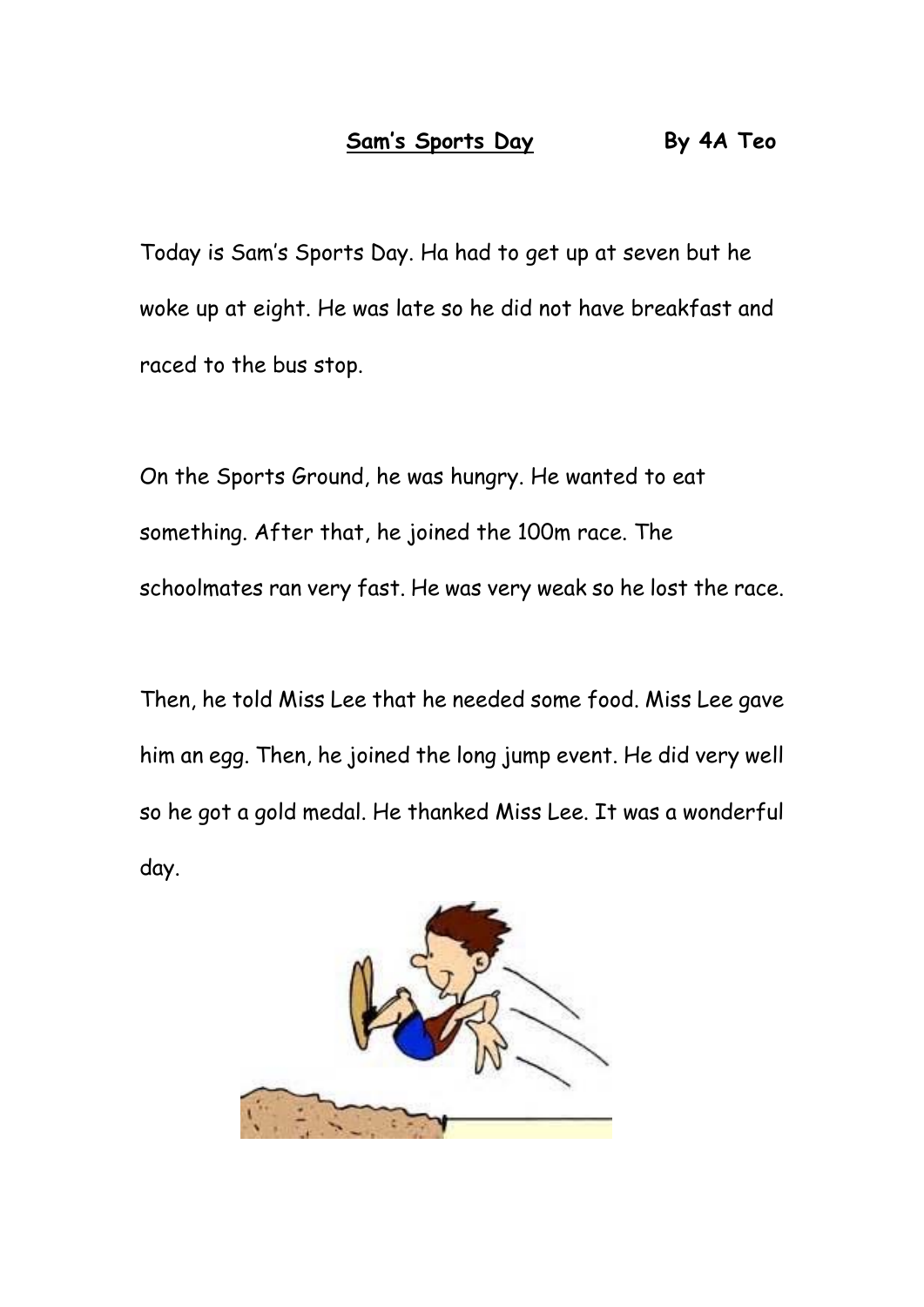Yesterday I went shopping with my mum in a department store. We wanted to buy Christmas gifts. Then, we lined up at the cashier counter.

Suddenly, a man asked my mum. " Where is the toilet ? , he asked. He stole my mum's wallet. My mum said, " Where's my wallet?" My mum called the police. Finally, the police came to the department store to catch the thief who stole my mum's wallet.

 $\mathcal{B}$ y  $4\delta$ Kevin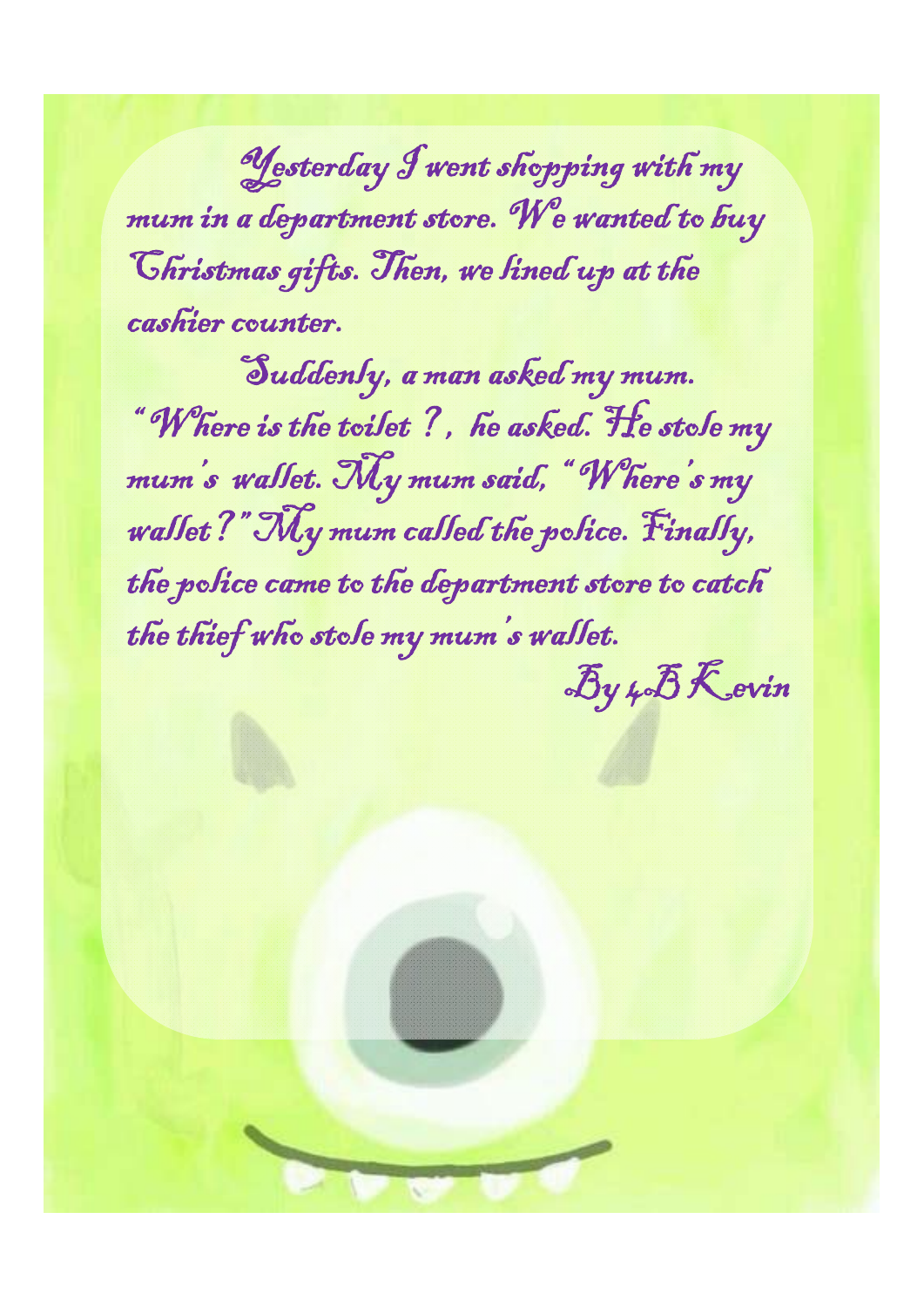Yesterday, Mum and I went to a department store shopping. We fell excited. We entered the department store, we saw a lot of Christmas gifts. We chose some gifts. We lined up at the cashier counter. I saw a thief steal a woman's wallet. I told shopkeeper. In the end, he called the police and the thief was arrested. It was an unforgettable day. By 4B Jenny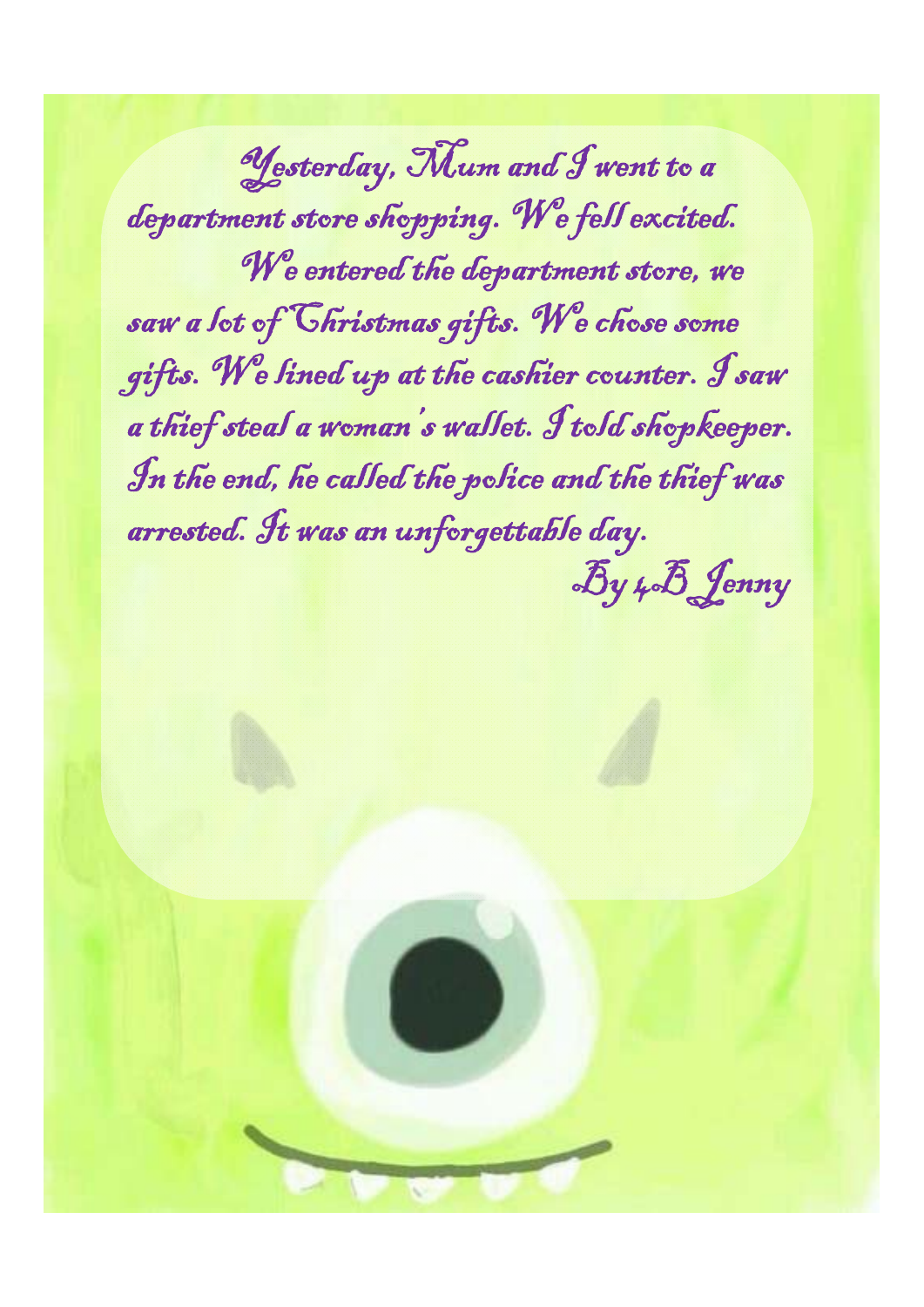Yesterday, I went shopping with my mum in a department store. We wanted to buy Christmas presents for friends and families. We chose presents and lined up at the cashier counter for the payment. We saw a woman take out a wallet from her handbag. A man asked her, where is the toilet?, I saw him stead her wallet. I called the security guard to come to the cashier counter to catch the man. Finally, the man returned the wallet to the woman. We paid for the presents and left the department store.

By 4B Harvey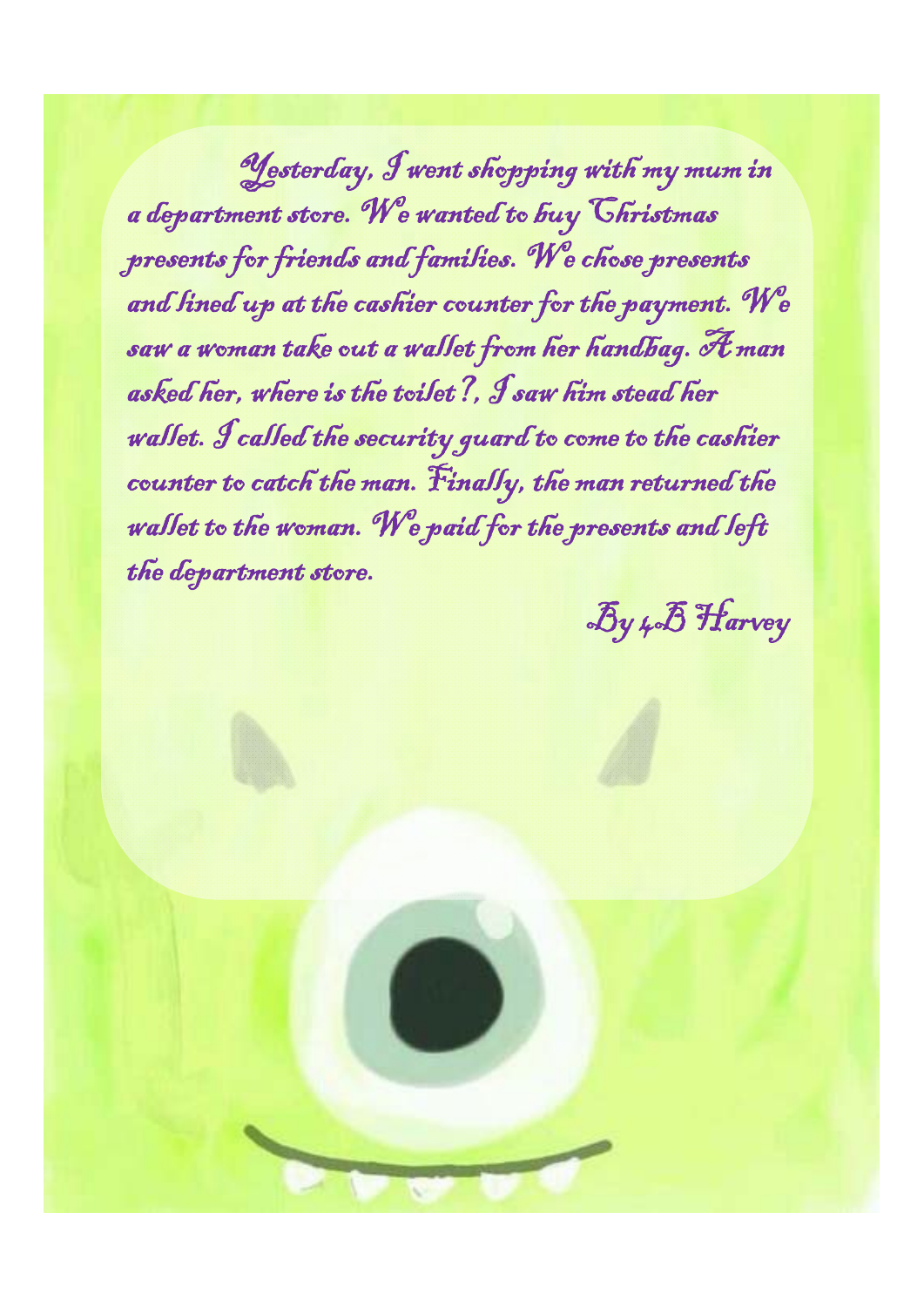Our School Ficnic Last Friday, I went to Butterfly Bay to have our school picnic with my teachers and classmates there by coach. The weather was cool and sunny. The park was big. There were barbecue pits and a beach. We played ball games. We ate burger, fruit platter, salmon sushi, spring rolls and banana pancakes. We walked on the beach. In the end, we left the park at half past one. I felt happy. It was an unforgettable day.

By 4B Daphane

donut touc# Me!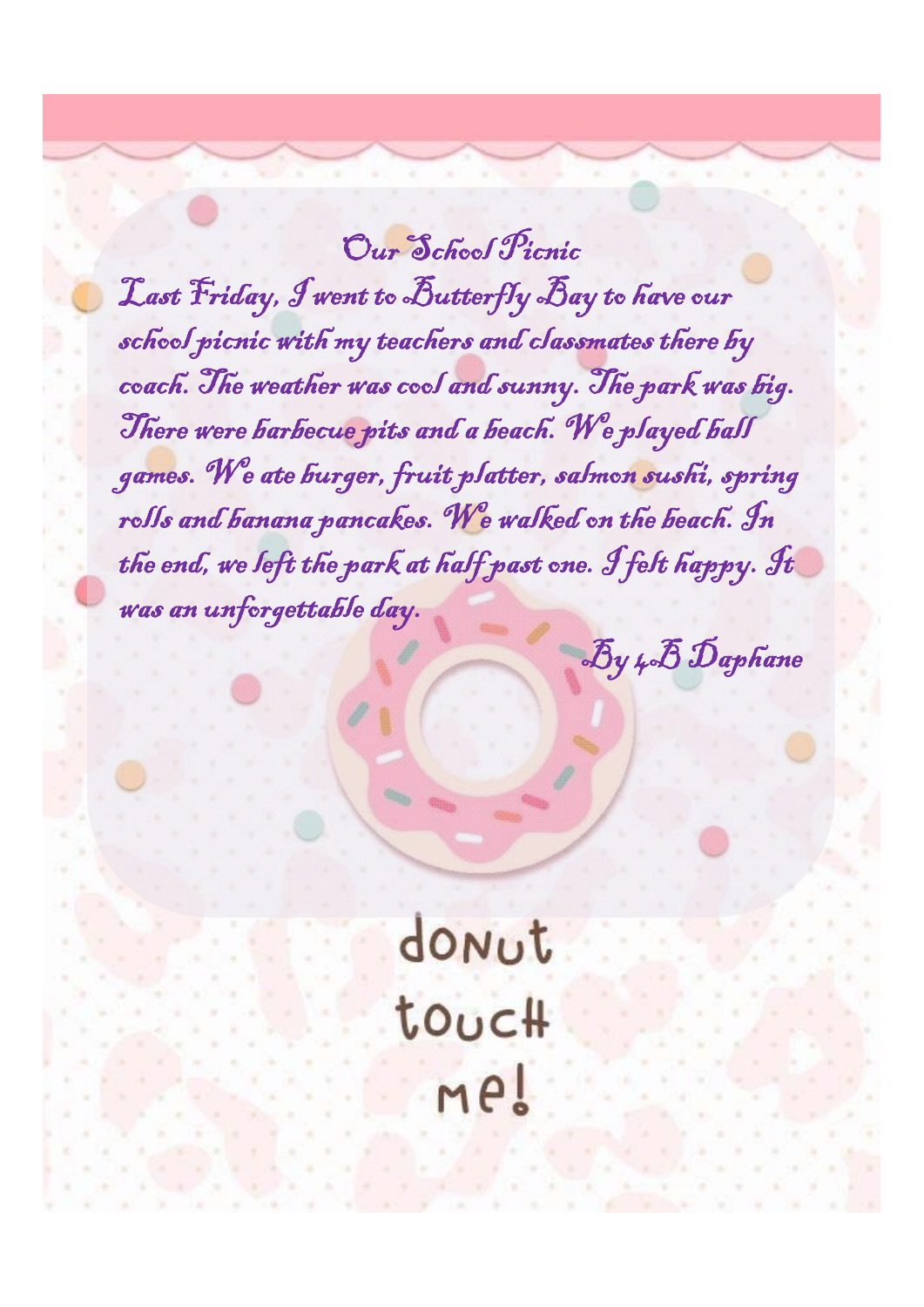Our School Picnic Last Friday, I had a school picnic. We went to Butterfly Bay Park with my teachers and classmates. We went there by coach. On that day, the weather was sunny and cool. The park was very big. There was a beautiful beach. I liked there. I played badminton with my classmates.

At twelve o'clock, we had our lunch. Jate sandwiches and two boxes of chicken wings and a can of cola, We took a lot of photos.

At half past one, we left the park. We talked about the picnic. We had a lot of fun in the picnic.

By 4B Kelly

donut touc# me!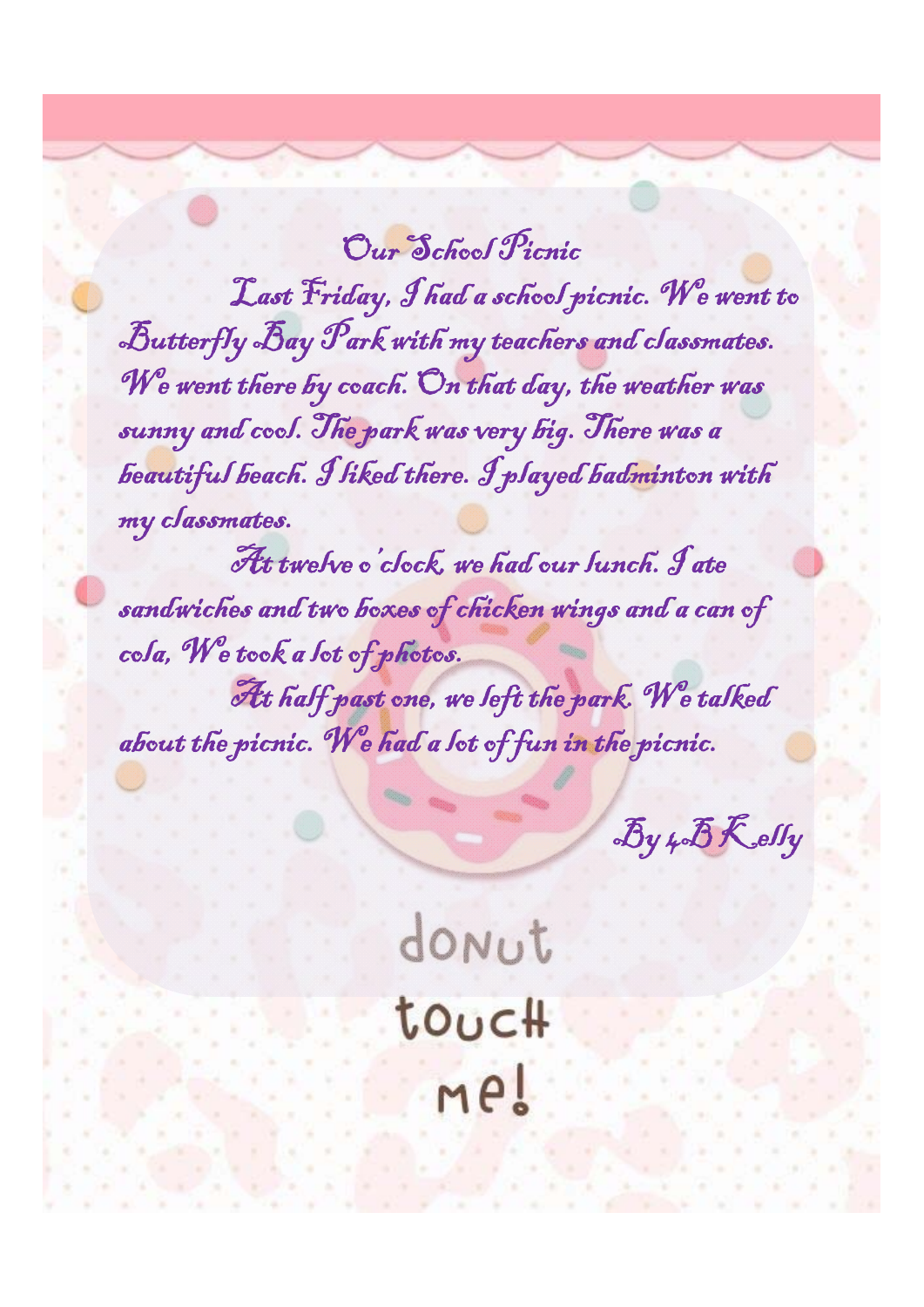Our School Ficnic

Last Friday was our school picnic. It was cool and sunny. I went to the Butterfly Bay Park with my teachers and my classmates. We went there by coach. The park is beautiful and big . There are barbecue pits, a basketball court and a beach. I played football with Serena. I ate sandwiches and an apple. I took photos with my friends. I felt happy because it was our school picnic. It was an unforgettable day.

By 4B Kristy

donut touc# Me!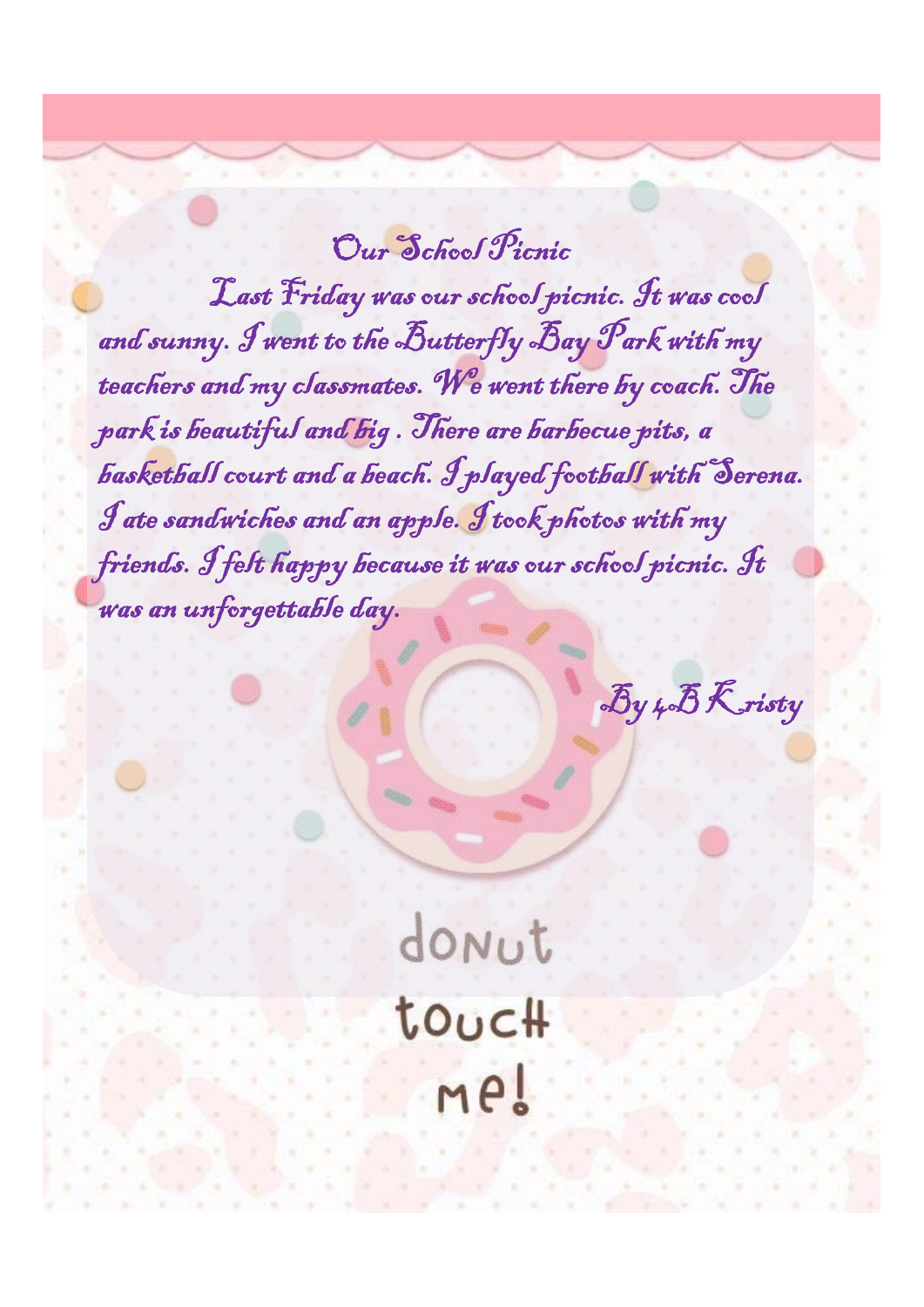Our School Sport Day Last Thursday was our School Sport Day. It was held on the Yuen We Read Sports Ground. Ken joined the 100 M race, He won the race. He was the fastest. Miss Chan gave him the medal. He felt happy.

By 4B Milo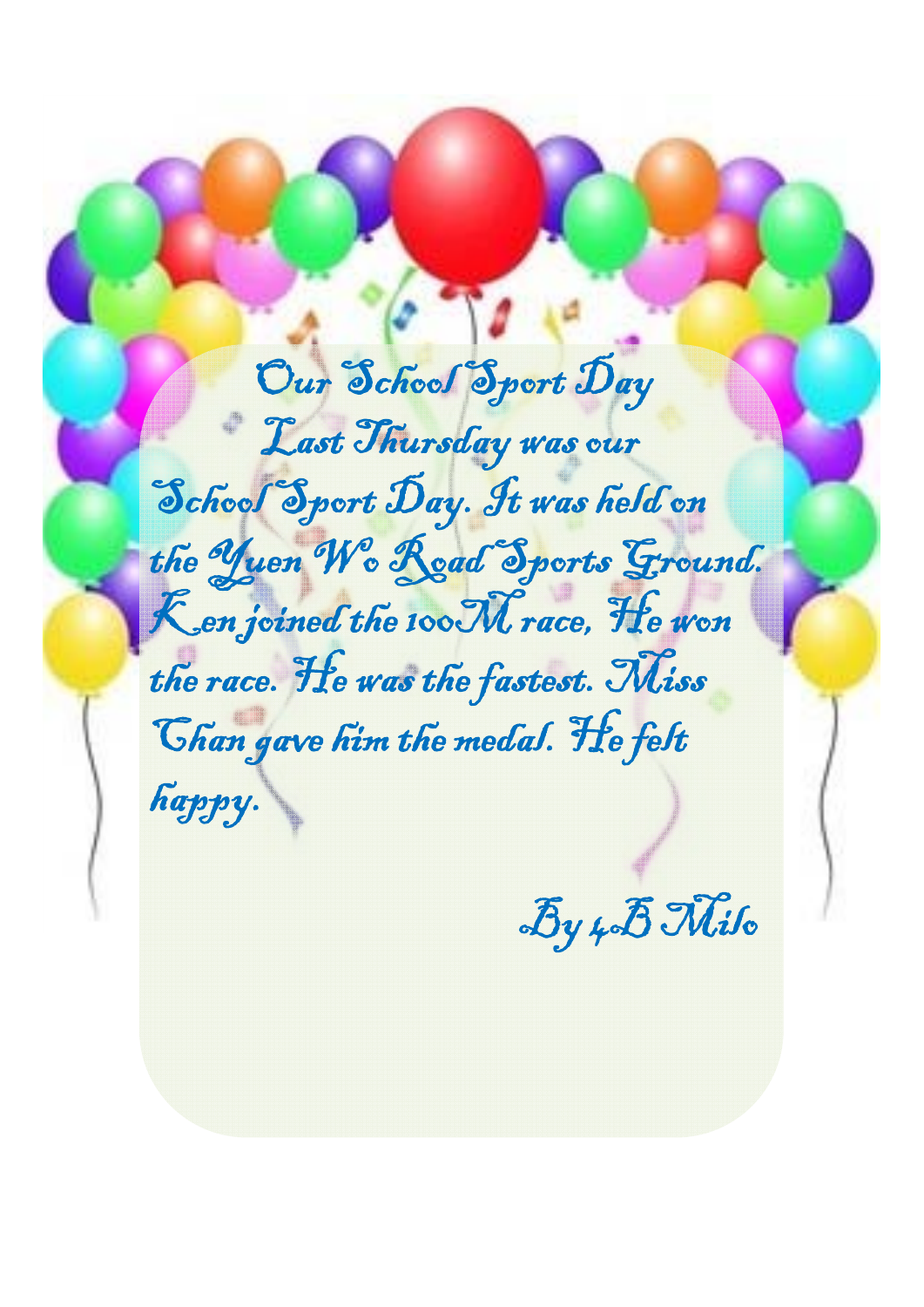Our School Sport Day Last Thursday was our School Sport Day. It was held on the Yuen We Read Sports Ground. Ken joined the 100m race. He won in the race. He was very happy.

By 4B Jason